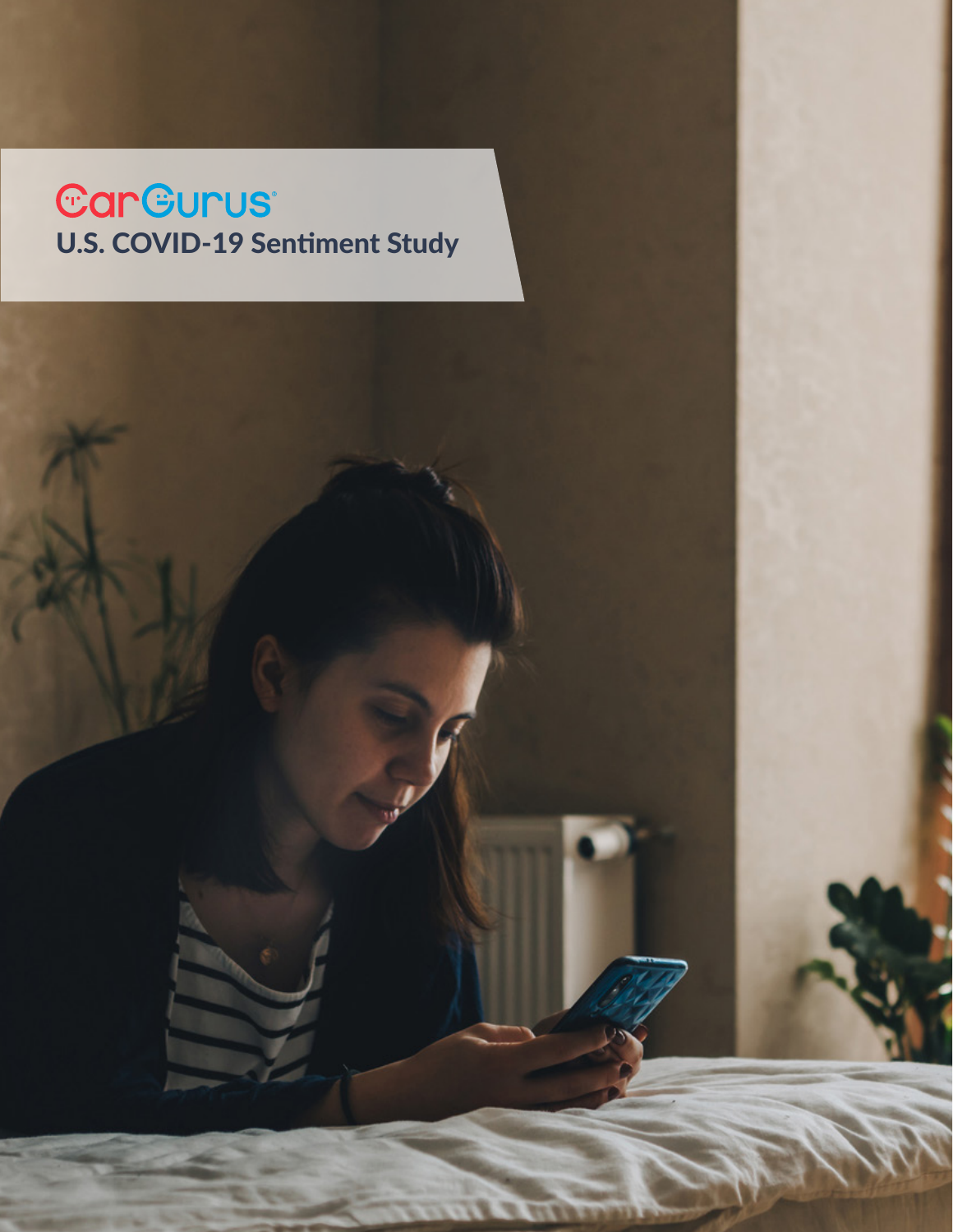# **CarGurus**

#### **Methodology**

In April 2020, CarGurus surveyed 722 U.S. shoppers on their sentiments toward car shopping during the COVID-19 pandemic. Of these, 73% intend to purchase a vehicle in 2020. The remaining 27% initially planned to, but have delayed their purchase.

#### Key takeaways

#### **Lagging, but not lost**

Auto sales are delayed, but most are not lost. Many shoppers are simply waiting for normal economic activity to return, and actively shopping online in the meantime.

- 79% of respondents expect to purchase later than they initially planned.
- Even among those planning to delay their purchase, over two-thirds (68%) are actively researching.
- Only 8% who were planning to buy this year before the pandemic have now delayed their plans indefinitely.
- Expectations for when economic activity will resume are aligned with purchase plans. o Within 3 months, 31% expect normal activity, and 39% plan to purchase. o Within 6 months, 61% expect normal activity, and 64% plan to purchase.

#### **Demand creation**

Those who previously relied on ride-sharing and public transportation, and those who look forward to treating themselves once things return to normal, may drive new demand.

- 20% of those planning to purchase a car in 2020 had not planned to before the pandemic.
- 39% of those who previously used ride-sharing, and 45% of those who previously used public transportation, expect to decrease their use of these services—or stop using them entirely—when economic activity resumes.
- Among those who will decrease or eliminate their use of these services, 49% expect to increase usage of their personal vehicle, and 41% expect to purchase a vehicle (either to replace their current car, or to purchase an additional vehicle).
- 92% of respondents look forward to treating themselves when businesses reopen, most commonly by visiting restaurants, shopping at their favorite retailers, and indulging in personal care. 42% of 2020's car buyers see their vehicle purchase as a way to treat themselves.

#### **Contactless & online shopping**

Car shoppers are more open, and more likely to prefer, buying online since the spread of COVID-19. However, most still prefer buying in-person. To address this in the near-term, dealers can offer contactless services.

- Before the pandemic, 32% of car buyers were open to buying online. Now, 61% are.
- Before the pandemic, 19% preferred buying online. Now, 39% do.
- Before the pandemic, 36% preferred financing online. Now, 54% do.
- The gap between openness (61%) and preference (39%) shows that many shoppers value and miss the in-store experience.
- 66% of those intending to buy in 2020 would prefer to use contactless services like:
- o Virtual appointments with video tours of the vehicles they're interested in
- o Private dealership appointments that allow for unaccompanied test drives
- o At-home test drives
- o Home delivery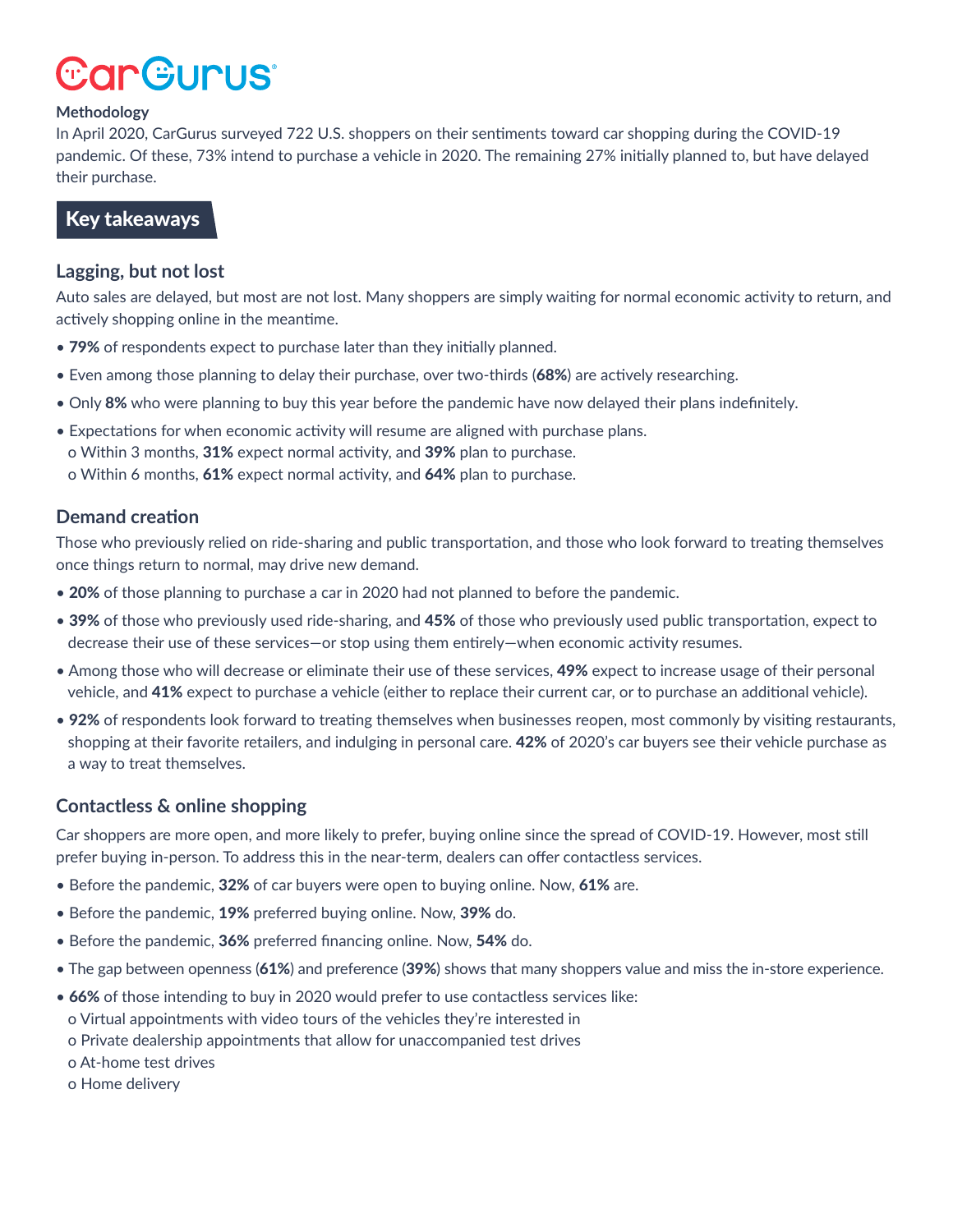# Additional takeaways

#### **Economic uncertainty & vehicle purchases**

- Economic uncertainty is cited as the biggest barrier to purchase right now.
- o 31% of those planning to buy this year are worried about economic uncertainty.
- o 22% believe that purchasing now puts people at risk.
- o 21% say it's a bad time because many dealerships are not open.
- On the other hand, many planning to buy in 2020 believe it's a good time to do so.
	- o 37% expect it to be a favorable time to buy because sellers will offer deals that aren't usually available. Dealers and manufacturers looking to win more sales in the near-term should consider exclusive deals.
- o 28% say it's a good time to buy because they want to support local businesses.
- Although many shoppers are experiencing economic hardships (39% say their finances have been negatively impacted by the crisis), 58% of those planning to buy this year say they will maintain, if not increase, their budgets.
- For many, a vehicle purchase is essential. 68% of those planning to buy this year cited the purchase as necessary.

#### **Impact on servicing**

- Among those who currently need to service a vehicle, over half (54%) say they have delayed their service or plan.
- Shoppers say they would feel more comfortable taking their car in for service if dealers:
- o Adhere to CDC guidelines (66%)
- o Are transparent about the steps they're taking (55%)
- o Require that their mechanics wear gloves and masks at all times (51%)
- o Offer contactless pickup and drop-off (47%)

# Detailed results

Results are reported among all respondents unless otherwise noted.

#### **Are you planning any delay in your next vehicle purchase as a result of COVID-19?**

Yes 79%

No 21%

#### **When do you plan to purchase your next vehicle?**

| Shortly after restrictions lift | 13%  |
|---------------------------------|------|
| Within the next month           | 7%   |
| $1-3$ months from now           | 18%  |
| 4-6 months from now             | 25%  |
| 7-12 months from now            | 19%  |
| More than a year from now       | 9%   |
| Not sure                        | ନ୍ତ⁄ |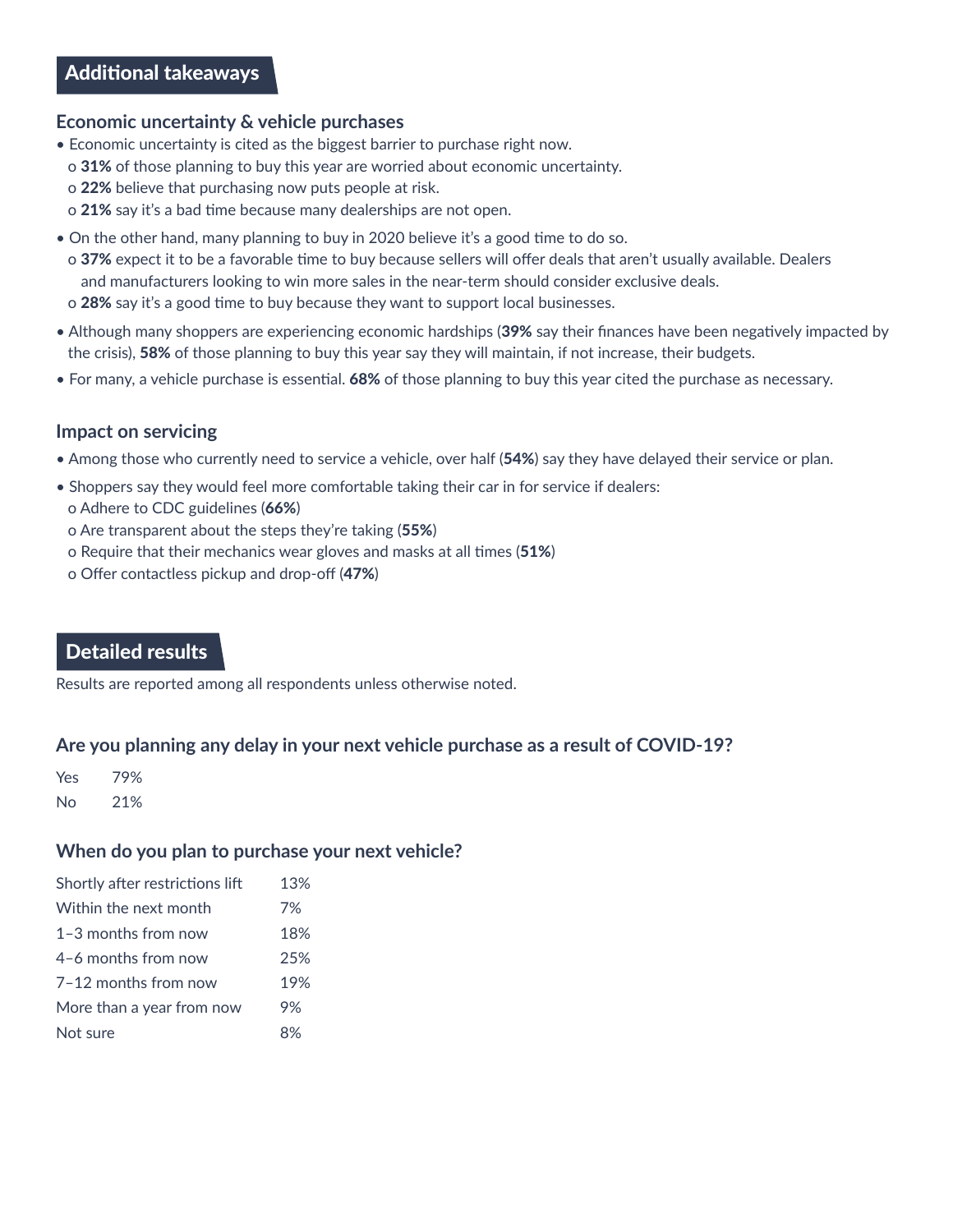#### **Which of these best describes why you're planning to purchase a vehicle in 2020? Select up to 3.**

| Want an upgrade or something new                                  | 33% |
|-------------------------------------------------------------------|-----|
| Previous vehicle needs replacement soon                           | 32% |
| Want to take advantage of a sale or special offer                 | 22% |
| Major life event (new home, new job, expecting a child, etc.)     | 14% |
| Previous vehicle no longer functional (accident, breakdown, etc.) | 13% |
| Want to treat myself                                              | 13% |
| Current vehicle no longer suits my lifestyle                      | 13% |
| <b>Financial reasons</b>                                          | 10% |
| Paid off the loan on my current vehicle                           | 10% |
| Purchasing my first vehicle or an additional vehicle              | 9%  |
| Lease expiring on my current vehicle                              | 7%  |

#### **Are you actively researching vehicles during this time?**

Among those currently planning to purchase a vehicle in 2020

| Yes | 77% |
|-----|-----|
| No  | 23% |

#### **Outside of your personal situation, do you think it's a good or bad time to buy a vehicle right now? Select all that apply.**  $\ddot{\phantom{a}}$

| Among those currently planning to purchase a vehicle in 2020              |     |
|---------------------------------------------------------------------------|-----|
| It's a good time. Sellers will offer deals that aren't usually available. | 37% |
| It's a good time. I want to support local business.                       | 28% |
| It's a bad time. There is too much economic uncertainty.                  | 31% |
| It's a bad time. Retail activity puts people at risk.                     | 22% |
| It's a bad time. Many dealerships aren't open.                            | 21% |

# **Outside of your personal preference, do you think it's safer to purchase a vehicle from a dealership or a private individual right now?**

| It's safer to purchase from a dealership    | 61% |
|---------------------------------------------|-----|
| It's safer to purchase from a private party | 16% |
| Not sure                                    | 23% |

#### **How has COVID-19 affected what vehicle condition you're considering?**

|                                   | New | Used | C <sub>PO</sub> | Not Sure |
|-----------------------------------|-----|------|-----------------|----------|
| Before. I had planned to purchase | 39% | 34%  | 19%             | 9%       |
| Now, I plan to purchase           | 37% | 31%  | 16%             | 15%      |

#### **How has COVID-19 affected what body style you plan to purchase?**

|                                   |     |     | SUV/Crossover Pickup Truck Sedan/Hatchback |    | Other Not Sure |
|-----------------------------------|-----|-----|--------------------------------------------|----|----------------|
| Before, I had planned to purchase | 43% | 16% | 27%                                        | 7% | 8%             |
| Now, I plan to purchase           | 40% | 15% | 28%                                        | 7% | 10%            |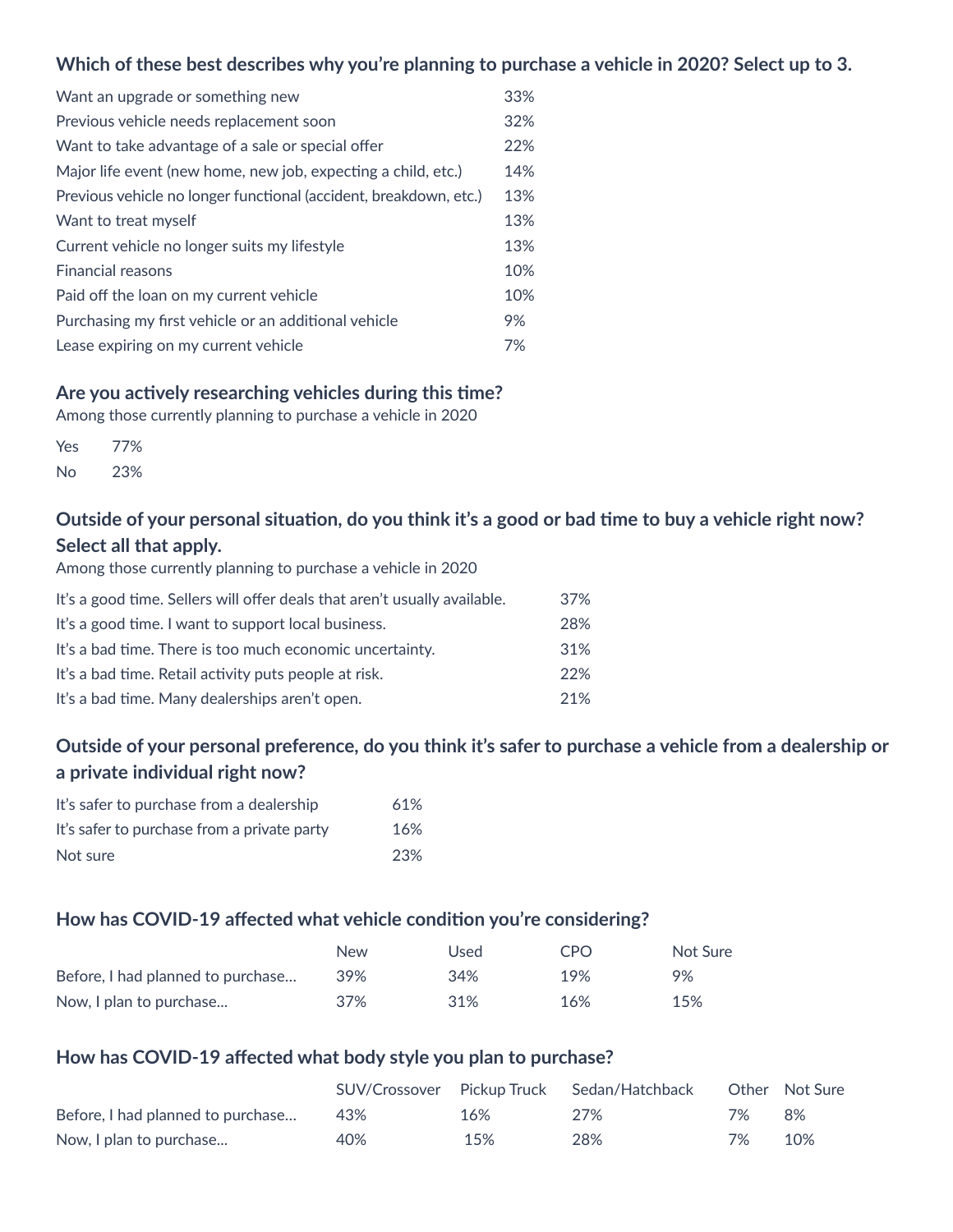#### **How has COVID-19 impacted your car-shopping budget?**

| My budget has decreased  | 39% |
|--------------------------|-----|
| My budget hasn't changed | 44% |
| My budget has increased  | 7%  |
| Not sure                 | 10% |

# **When you make your next vehicle purchase, would you prefer using contactless options and/or vehicle delivery if the seller offered it?**

Among those currently planning to purchase a vehicle in 2020

| Yes | 66% |
|-----|-----|
| No  | 34% |

## **What type(s) of contactless option(s) are you interested in, assuming they're available and free of charge? Select all that apply.**

Among those currently planning to purchase a vehicle in 2020 and interested in contactless options

| Private dealership appointments: A specific time to visit the dealer for an unaccompanied test drive | 57% |
|------------------------------------------------------------------------------------------------------|-----|
| Free home drop-offs: The dealer will deliver the vehicle to you free of charge                       | 45% |
| Free at-home test drives: A no-commitment, free test drive at home                                   | 45% |
| Virtual appointments: A virtual meeting with the dealer and a video tour of the vehicle              | 45% |

#### **How open are you to buying a car completely online since the spread of COVID-19?**

| I wasn't open to buying completely online before, and I'm not open now             | 39% |
|------------------------------------------------------------------------------------|-----|
| I wasn't open to buying completely online before, but now I am                     | 29% |
| I was open to buying completely online before, and I still am                      | 23% |
| I was open to buying completely online before, and my interest is even greater now | 9%  |

#### **In your ideal purchase process, which of these steps would happen online instead of in-person? Select all that apply.**

|                                                  | Feb 2020 <sup>*</sup> | Apr 2020 |
|--------------------------------------------------|-----------------------|----------|
| Test drive (or similar, such as virtual reality) | 9%                    | 25%      |
| Trade-in valuation                               | 34%                   | 38%      |
| Price negotiation                                | 25%                   | 65%      |
| Financing                                        | 36%                   | 54%      |
| Purchase                                         | 19%                   | 39%      |
|                                                  |                       |          |

\* February 2020 data from the CarGurus 2020 Buyer Insight study, n=3000

#### **Have you delayed, or do you plan to delay, servicing your vehicle as a result of COVID-19?**

#### Among vehicle owners

| I have delayed servicing my vehicle, or plan to     | 40% |
|-----------------------------------------------------|-----|
| I have serviced my vehicle as planned, or intend to | 34% |
| My vehicle does not currently require servicing     | 26% |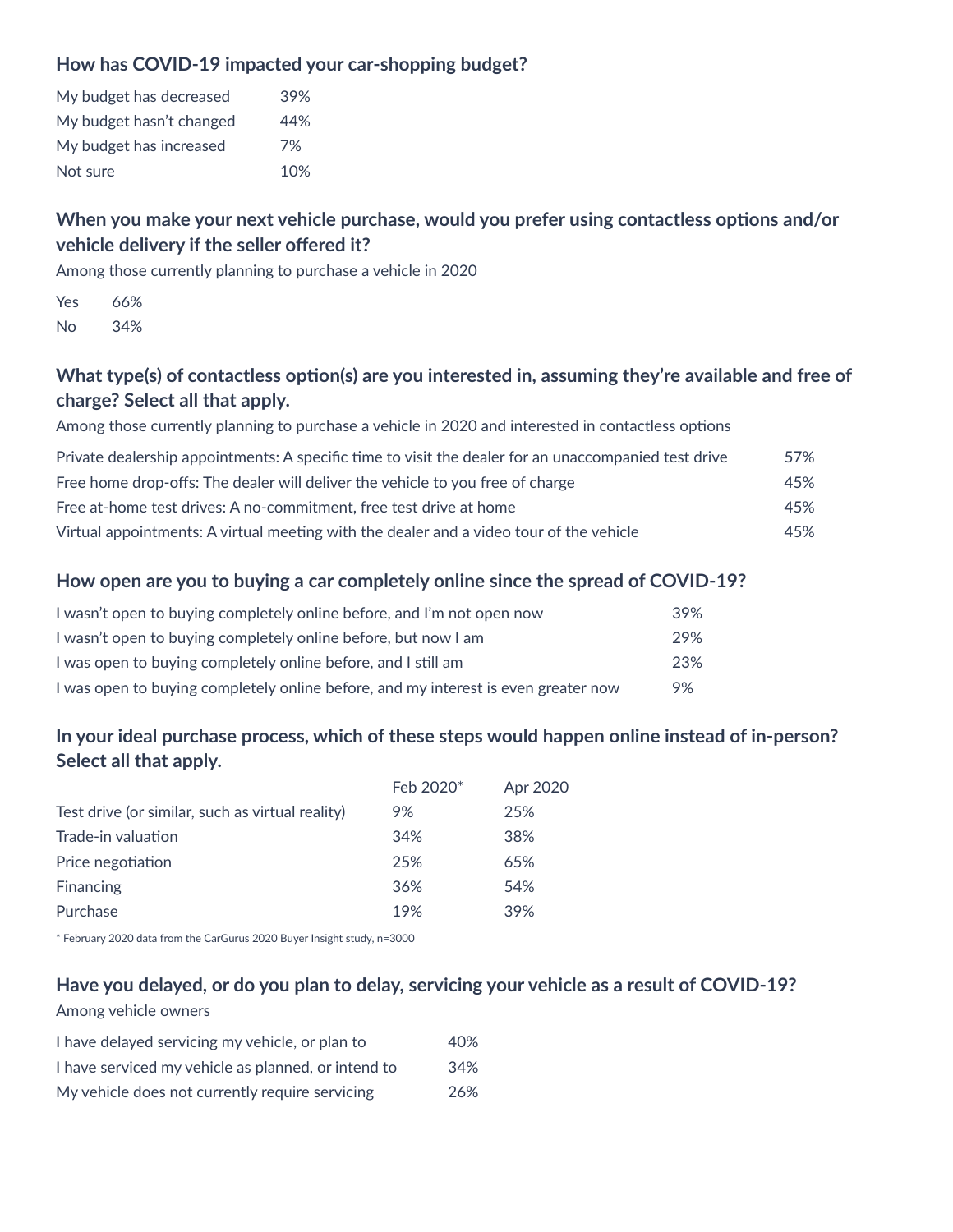# **Which of these would make you feel comfortable taking your car in for service right now? Select all that apply.**

Among vehicle owners

| They follow CDC sanitation guidelines for door handles, steering wheels, etc. | 66% |
|-------------------------------------------------------------------------------|-----|
| They're transparent about the steps they're taking to address cleanliness     | 55% |
| Mechanics wear gloves and masks at all times                                  | 51% |
| They offer contactless pickup and drop-off                                    | 47% |
| They use plastic coverings for vehicle interiors                              | 43% |

#### **When do you expect normal economic activity to resume in your area?**

| Within the next month   | 5%  |
|-------------------------|-----|
| $1-3$ months from now   | 26% |
| 4-6 months from now     | 30% |
| $7-12$ months from now  | 19% |
| A year or more from now | 10% |
| Not sure                | 10% |

# **When economic activity resumes, do you expect to change how you use taxi or ride-sharing services (e.g. Uber, Lyft)?**

Among those who used these services before the spread of COVID-19

| I expect to use them more            | 18% |
|--------------------------------------|-----|
| I expect to use them the same amount | 43% |
| I expect to use them less            | 28% |
| I don't expect to use them at all    | 11% |

#### **When economic activity resumes, do you expect to change how you use public transportation?**

Among those who used these services before the spread of COVID-19

| I expect to use it more            | 19% |
|------------------------------------|-----|
| I expect to use it the same amount | 36% |
| I expect to use it less            | 33% |
| I don't expect to use it at all    | 12% |

### **Which of these do you plan to do as a result of decreasing or eliminating your use of public transportation, ride-sharing, or taxis? Select all that apply.**

Among those who plan to decrease or eliminate usage of these services

| Increase usage of my personal vehicle           | 49% |
|-------------------------------------------------|-----|
| Replace my personal vehicle                     | 26% |
| Purchase an additional vehicle for my household | 17% |